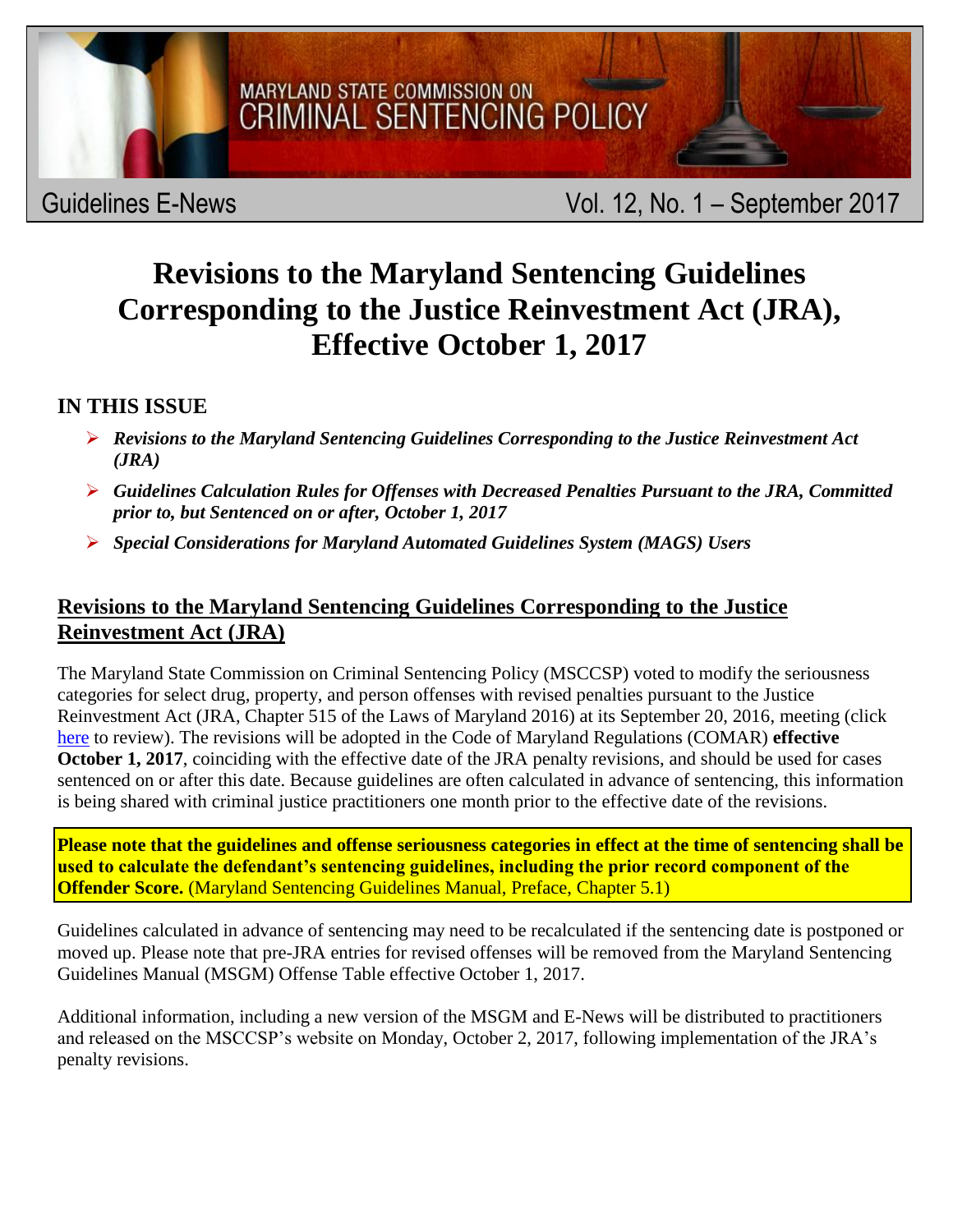### **Guidelines Calculation Rules for Offenses with Decreased Penalties Pursuant to the JRA, Committed prior to, but Sentenced on or after, October 1, 2017**

Subsequent to October 1, 2017, users completing sentencing guidelines worksheets will encounter cases where defendants are to be sentenced for offenses with revised penalties committed *prior to*, but sentenced *on or after*, October 1, 2017. Pursuant to Maryland Case Law, a defendant in the aforementioned case is subject to the statutorily-defined maximum in effect at the time he or she is sentenced (*Waker v. State of Maryland*, 2011), unless, pursuant to ex post facto laws, doing so would result in the defendant receiving a punishment harsher than that in effect at the time the offense was committed. In accordance with this law and the current sentencing guidelines rules, the MSCCSP adopted the following rule for offenses with *decreased* penalties, pursuant to the JRA, committed prior to, but sentenced on or after, October 1, 2017:

**The seriousness category and statutory maximum in effect on the date of sentencing shall be used to calculate the sentencing guidelines for offenses with** *decreased* **penalties.** 

Drug and property offenses with decreased penalties pursuant to the JRA will be impacted by the adoption of this rule.

#### **Drug Offenses**

In a case involving a defendant convicted of drug possession that was committed prior to, but sentenced on or after, October 1, 2017, the user shall select the revised offense from the Offense Table and use its corresponding seriousness category and statutory maximum to calculate the sentencing guidelines.

#### Sample Drug Case #1

A defendant is charged with possession of cocaine on July 1, 2017. The defendant is convicted of *CDS Possession- non-marijuana (cocaine)*. The defendant is sentenced on October 10, 2017. The user calculates the defendant's sentencing guidelines based on the seriousness category and statutory maximum in effect on October 10, 2017, for the offense, *CDS Possession- non-marijuana (cocaine), 1 st offense*. The defendant's guidelines are calculated based on a seriousness category VII offense with a 1-year statutory maximum.

| New offense<br>Old offense                                     |                     |                     |                    |                           |                    |                        |                    |          |
|----------------------------------------------------------------|---------------------|---------------------|--------------------|---------------------------|--------------------|------------------------|--------------------|----------|
| <b>Offense Literal</b>                                         | <b>CJIS</b><br>Code | Source              | Felony<br>or Misd. | <b>Max</b><br><b>Term</b> | Min<br><b>Term</b> | <b>Offense</b><br>Type | Serious.<br>Categ. | Fine     |
| <b>CDS</b> and Paraphernalia                                   |                     |                     |                    |                           |                    |                        |                    |          |
| Possession—unlawful possession<br>or administering to another; |                     | $CR, §5-$           |                    |                           |                    |                        |                    |          |
| etc.—non-marijuana, 1 <sup>st</sup> offense                    |                     | 601(c)(1)(i)        | Misd.              | 1Y                        |                    | Drug                   | <b>VII</b>         | \$5,000  |
| <b>CDS</b> and Paraphernalia                                   |                     |                     |                    |                           |                    |                        |                    |          |
| Possession—unlawful possession                                 |                     |                     |                    |                           |                    |                        |                    |          |
| or administering to another;                                   | $4 - 3550.$         | $CR, §5-601(c)(1);$ |                    |                           |                    |                        |                    |          |
| etc.—non-marijuana                                             | etc.                | $CR, §5-620(d)(1)$  | Misd.              | 4Y                        |                    | Drug                   |                    | \$25,000 |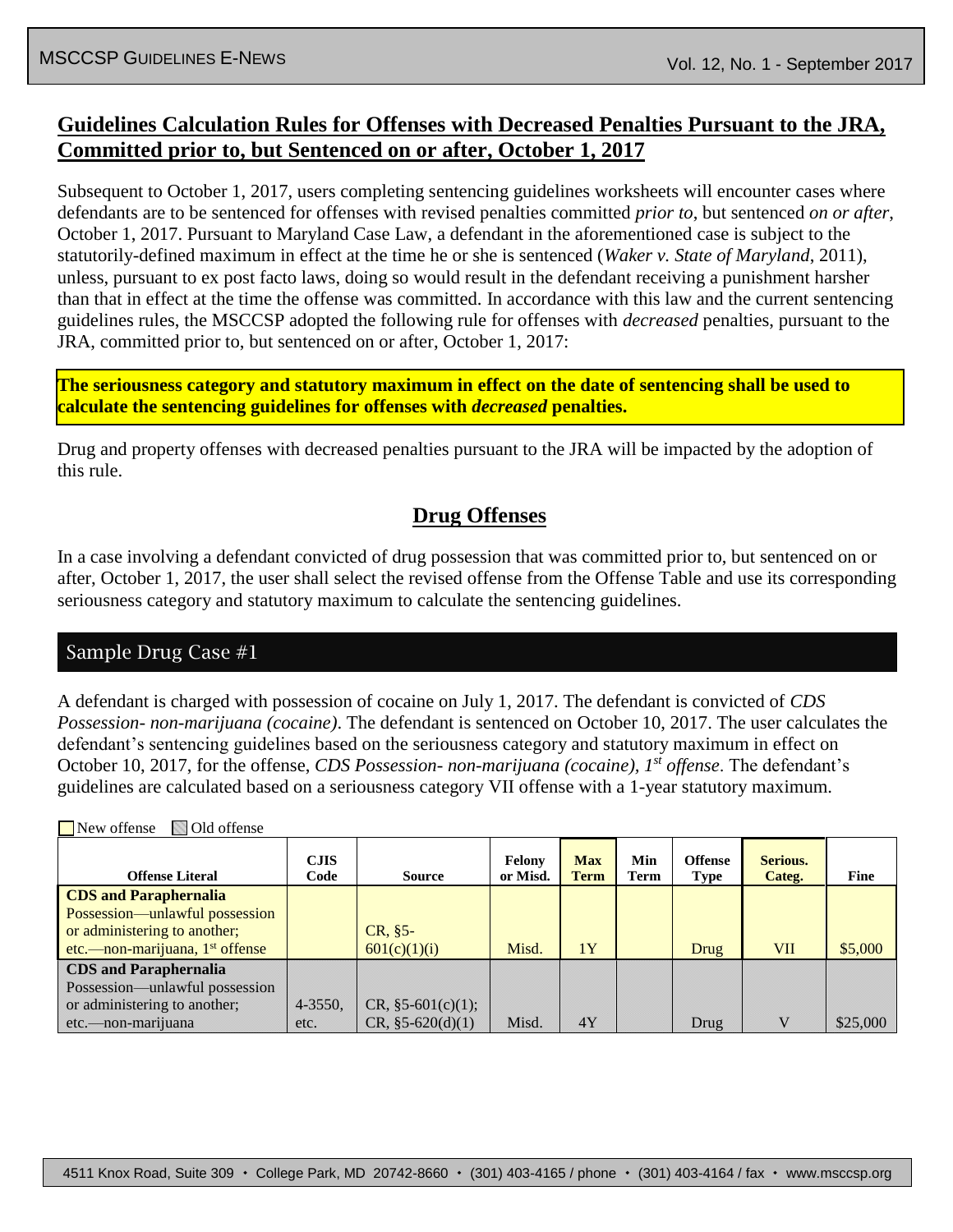#### **Property Offenses**

In a case involving a defendant convicted of a theft- or fraud-related offense that was committed prior to, but sentenced on or after, October 1, 2017**, the user shall select the closest analogous new offense and use its corresponding seriousness category and statutory maximum to calculate the sentencing guidelines**.

To select the closest analogous new theft- or fraud-related offense, the user shall select the new offense with the dollar amount thresholds closest to the old offense, unless the dollar amount involved in the theft or fraud places the offense into lower dollar amount thresholds, in which case the user shall select the new offense corresponding to the lower dollar amount thresholds.

#### Sample Property Case #1

A defendant commits a theft of \$15,000 on January 18, 2017. The defendant is convicted of *Felony theft, at least \$10,000 but less than \$100,000*. The defendant is sentenced on October 24, 2017. Because the dollar amount involved in the theft places the offense into lower dollar amount thresholds under the new penalty scheme, the user calculates the defendant's guidelines based on the seriousness category and statutory maximum in effect on October 24, 2017, for the offense, *Felony theft or theft scheme, at least \$1,500 but less than \$25,000*. The defendant's guidelines are calculated based on a seriousness category VI offense with a 5-year statutory maximum.

| $-10.40$ $-0.11$                                                                                                |                       |                          |                           |                    |             |                               |                    |          |
|-----------------------------------------------------------------------------------------------------------------|-----------------------|--------------------------|---------------------------|--------------------|-------------|-------------------------------|--------------------|----------|
| <b>Offense Literal</b>                                                                                          | <b>CJIS</b><br>Code   | Source                   | <b>Felony or</b><br>Misd. | <b>Max</b><br>Term | Min<br>Term | <b>Offense</b><br><b>Type</b> | Serious.<br>Categ. | Fine     |
| <b>Theft, Crimes Involving</b><br>Felony theft or theft scheme,<br>at least \$1,500 but less than<br>\$25,000   |                       | CR, §7-<br>104(g)(1)(i)  | Felony                    | 5Y                 |             | <b>Property</b>               | VI                 | \$10,000 |
| <b>Theft, Crimes Involving</b><br>Felony theft or theft scheme,<br>at least \$10,000 but less than<br>\$100,000 | $1 - 0623.$<br>1-0633 | CR, §7-<br>104(g)(1)(ii) | Felony                    | 15Y                |             | Property                      | IV                 | \$15,000 |

New offense Old offense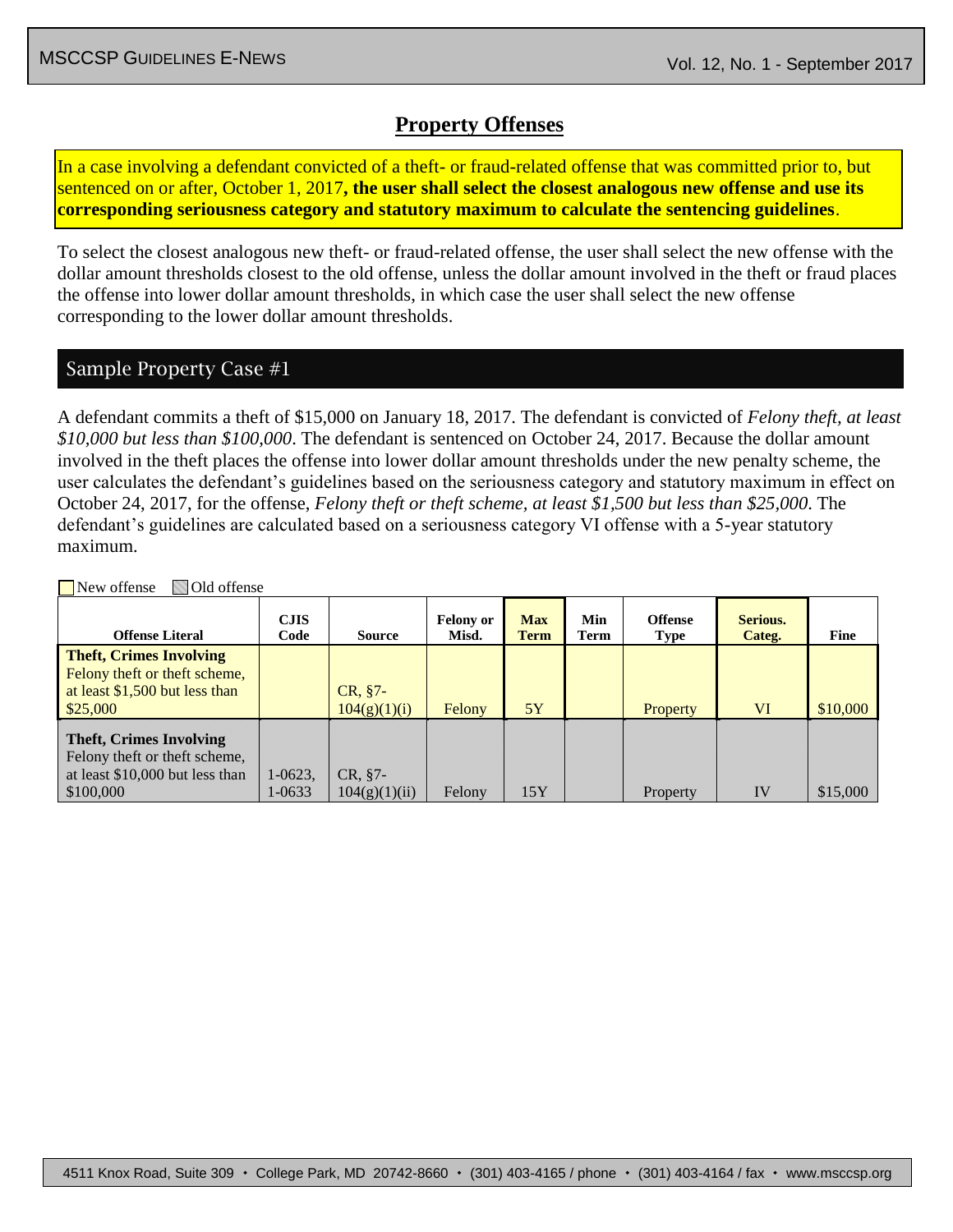#### Sample Property Case #2

Defendant commits a theft of \$30,000 on April 15, 2017. The defendant is charged with *Felony theft, at least \$10,000 but less than \$100,000*, but agrees upon a plea that reduces the convicted charge to *Felony theft, at least \$1,000 but less than \$10,000*. The defendant is sentenced on October 27, 2017. Corresponding to the dollar amount thresholds closest in value to the convicted offense, the user calculates the defendant's guidelines based on the seriousness category and statutory maximum in effect on October 27, 2017, for the offense, *Felony theft or theft scheme, at least \$1,500 but less than \$25,000*. The defendant's guidelines are calculated based on a seriousness category VI offense with a 5-year statutory maximum.

| <b>Offense Literal</b>                                                                                          | <b>CJIS</b><br>Code    | <b>Source</b>              | <b>Felony or</b><br>Misd. | <b>Max</b><br><b>Term</b> | Min<br>Term | <b>Offense</b><br><b>Type</b> | Serious.<br>Categ. | <b>Fine</b> |
|-----------------------------------------------------------------------------------------------------------------|------------------------|----------------------------|---------------------------|---------------------------|-------------|-------------------------------|--------------------|-------------|
| <b>Theft, Crimes Involving</b><br>Felony theft or theft scheme,<br>at least \$1,500 but less than<br>\$25,000   |                        | $CR, §7-$<br>104(g)(1)(i)  | Felony                    | 5Y                        |             | Property                      | <b>VI</b>          | \$10,000    |
| <b>Theft, Crimes Involving</b><br>Felony theft or theft scheme,<br>at least \$1,000 but less than<br>\$10,000   | $1-0622$ .<br>1-0632   | $CR. §7-$<br>104(g)(1)(i)  | Felony                    | 10Y                       |             | Property                      | V                  | \$10,000    |
| <b>Theft, Crimes Involving</b><br>Felony theft or theft scheme,<br>at least \$10,000 but less than<br>\$100,000 | $1 - 0623$ .<br>1-0633 | $CR. §7-$<br>104(g)(1)(ii) | Felony                    | 15Y                       |             | Property                      | IV                 | \$15,000    |

New offense **Old offense**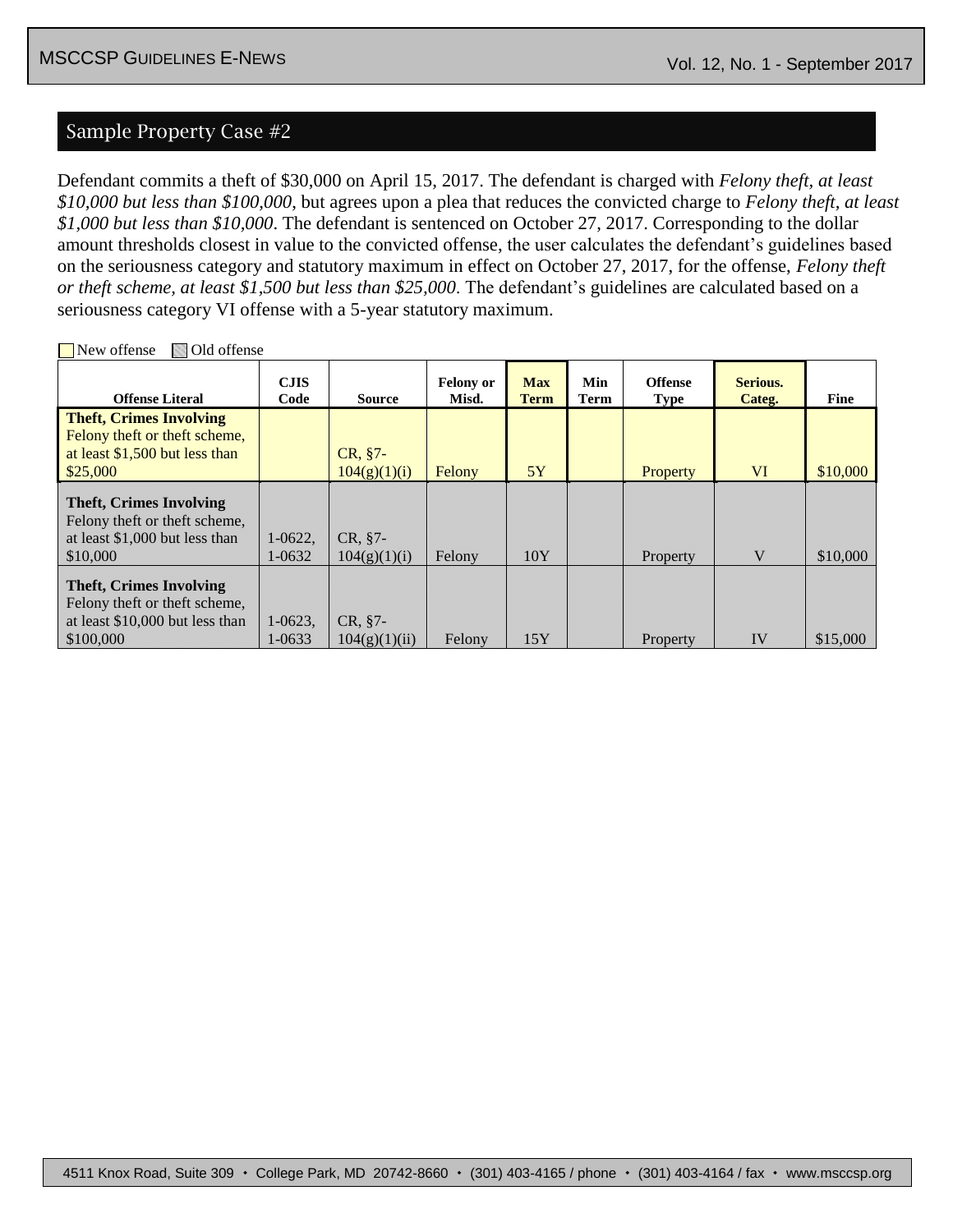#### **Special Considerations for MAGS Users**

Because guidelines are often calculated in advance of sentencing, effective September 1, 2017, the Offense Table in MAGS will be updated to reflect revised penalties pursuant to the JRA. For users completing worksheets for defendants sentenced prior to October 1, 2017, pre-JRA offenses will remain in the Offense Table in MAGS.

**MAGS users must ensure that the appropriate offense,** *based on the anticipated date of sentencing***, is selected from the Offense Table in MAGS**.

Guidelines calculated in advance of sentencing may need to be recalculated if the sentencing date is postponed or moved up.

Sample MAGS Case #1

 $\Box$ New offense  $\Box$  Old offense

A defendant is charged with possession of cocaine on July 1, 2017. The defendant is convicted of *CDS Possession- non-marijuana (cocaine)*. The defendant is sentenced on October 10, 2017. The user initiates the sentencing guidelines worksheet in MAGS and selects the offense, *CDS Possession- Cocaine, 1st offense (SENTENCE DATE on/after 10/1/17)*. The guidelines are calculated based on the seriousness category and statutory maximum in effect as of October 1, 2017.

|        | <b>Offense</b>                                                                                 | <b>CJIS Code</b>     | <b>Source</b>                                                            | <b>Type</b> |             |     |            | <b>Seriousness</b> |             |
|--------|------------------------------------------------------------------------------------------------|----------------------|--------------------------------------------------------------------------|-------------|-------------|-----|------------|--------------------|-------------|
|        | Offense                                                                                        | CJIS Code            | Source                                                                   | Type        | Level       | Min | <b>Max</b> | <b>Category</b>    | <b>Fine</b> |
| Select | <b>CDS Possession- Cocaine,</b><br>1 <sup>st</sup> offense (SENTENCE<br>DATE on/after 10/1/17) |                      | CR, §5-<br>601(c)(1)(i)                                                  | <b>Drug</b> | <b>Misd</b> |     | 1Y         | VII                | \$5,000     |
| Select | <b>CDS Possession- Cocaine</b><br>(SENTENCE DATE prior to<br>10/1/17                           | $4 - 3550$ ,<br>etc. | CR, §5-<br>$601(c)(1)$ ; CR,<br>$$5-620(d)(1)$<br>(for<br>paraphernalia) | <b>Drug</b> | Misd        |     | 4Y         | V                  | \$25,000    |